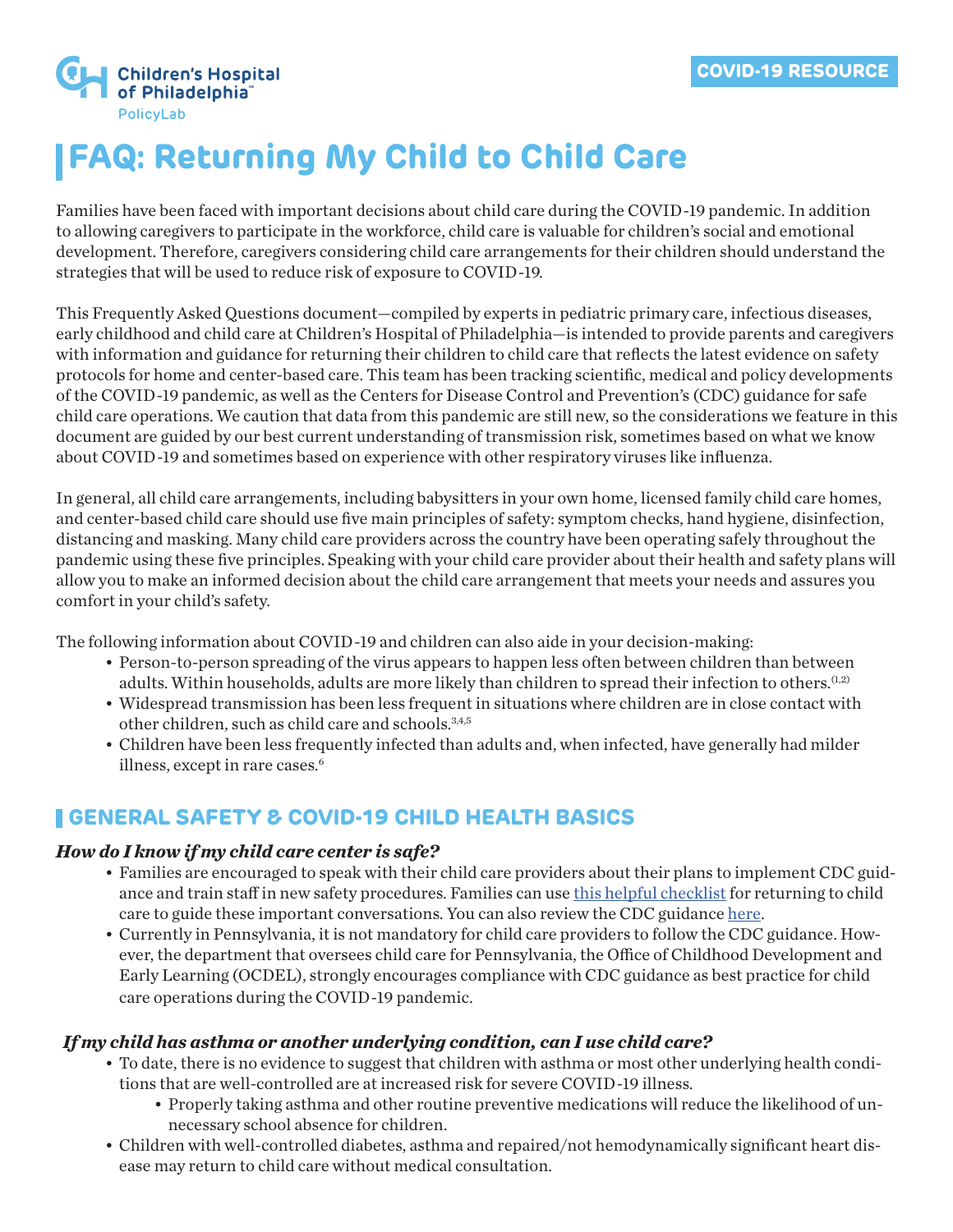- Follow your child's current care plans for underlying health conditions, such as an [asthma action](http://ecels-healthychildcarepa.org/tools/forms/item/786-asthma-action-plan.html)  [plan.](http://ecels-healthychildcarepa.org/tools/forms/item/786-asthma-action-plan.html)
- Caregivers of children with immunocompromised status, those awaiting transplant, and those with obesity or chronic medical conditions that require frequent doctor visits should consult the specialty physician managing the child's condition prior to returning to child care for instructions and any needed coordination with the child care provider.
- Children with significant neurologic or respiratory complexity (e.g., children with muscular dystrophy or cerebral palsy) who attend a medical child care facility may require additional protections to reduce COVID-19 transmission risk, which may include testing of teachers/aides. Coordination between family, child care facility, and child's specialty provider is recommended to determine a safety plan.
- We recommend updating your emergency contact information and ensuring that the child care provider has adequate supplies of any medications that your child might need.

#### *Will out-of-home child care increase risk to family members at home who may be at higher risk for COVID-19 due to age or underlying health issues?*

- Person-to-person spreading of COVID-19 is most common between adults (adult to adult). Child-to-child and child-to-adult transmission has not been documented as a common method by which infection is spread. Within households, adults have been found to be a more likely source of infection to other household members than children.<sup>(1,2)</sup>
	- However, while the risk of children spreading the virus to family members is smaller, it is not zero.
- Widespread transmission has been less frequent in situations where children are in close contact with other children, such as child care and schools.<sup>(3,4,5)</sup>
- The risk to family members can be reduced by identifying only one person to drop off and pick up from child care. All adults should wear masks and practice hand hygiene procedures when dropping off and picking up children.
	- Children should wash or sanitize their hands when returning home after child care.
- At home, all family members should be encouraged to practice hand hygiene, as well as clean and disinfect often.

# **MASKING**

#### *Will all the staff wear a mask?*

- Yes, it is recommended that staff wear masks or face shields to protect them and the children. It is important to protect adults in child care settings given their increased risk for severe COVID-19 illness. Keeping staff healthy also ensures that child care can remain open.
- Child care staff may be learning new ways to use their eyes, voice and gestures to express emotions when their smiles are hidden behind masks. Some child care centers may use clear plastic face masks or shields that allow the full face of teachers to remain visible.
	- Some child care centers are planning to use social stories, books and games to teach children about wearing masks.

#### *Will my child have to wear a mask?*

- Adults benefit most by masking and, therefore, masking is most important for child care staff. Centers should also encourage parents to wear masks at drop off and pick up, as well as other times when interacting with staff.
- The evidence suggests that teacher masking, distancing, hygiene, and disinfection are more important strategies to prevent COVID-19 spread in child care settings than masking young children.
- Some child care providers have decided to use masks on children. When masking children, child care centers should consider the following:
	- Babies and children younger than 2 years old should NOT wear masks due to risks of suffocation.
	- Masks may be considered for children age 2 and older who are mature enough and physically capable of wearing one. Enforcement of masks should be developmentally appropriate, especially in young children.
	- Any child unable to remove a mask themselves in the event of an emergency should NOT wear a mask.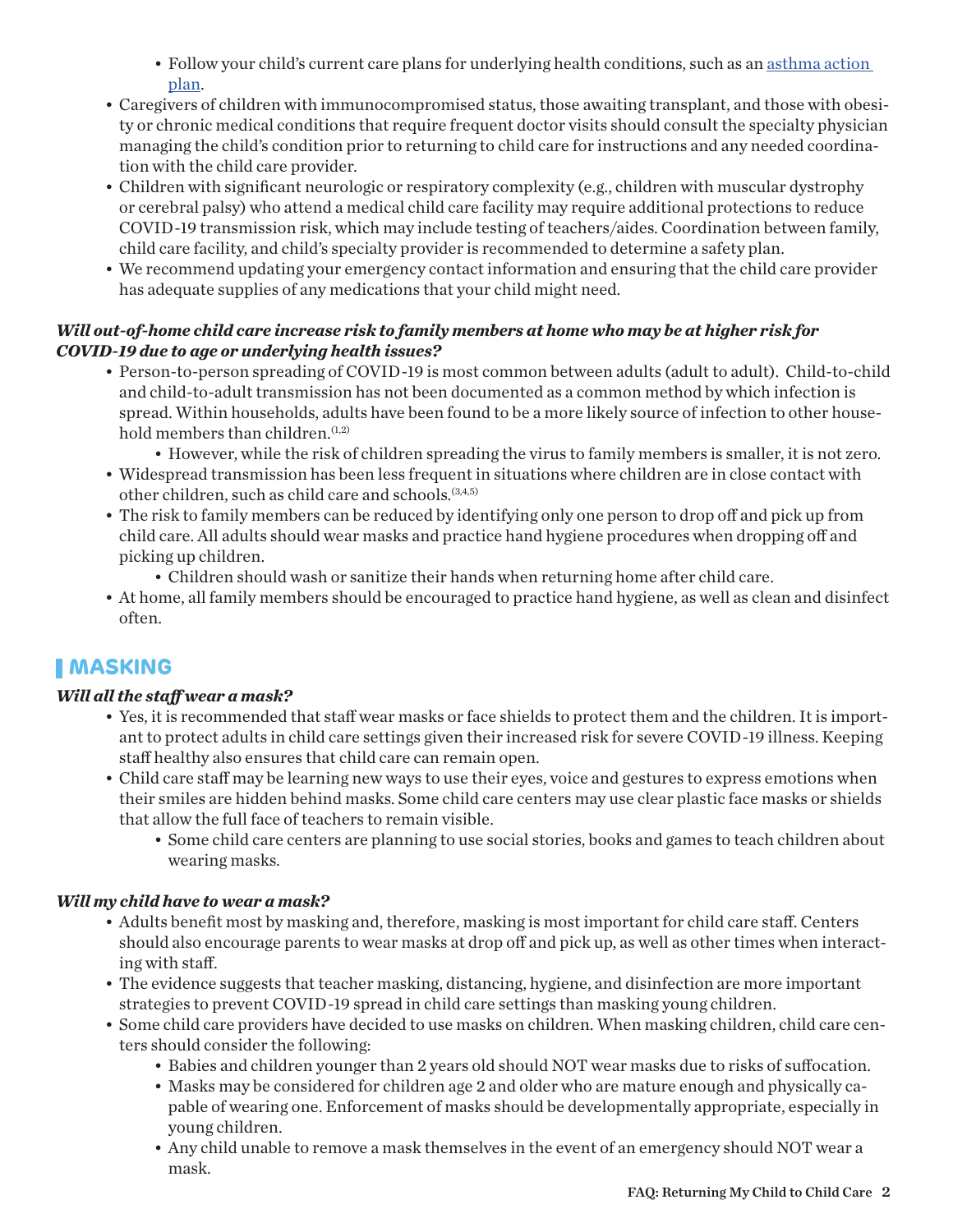- Children should never wear masks during nap times and times of increased physical activity.
- Cloth masks must be laundered daily.
- Not all young children will tolerate wearing masks—it may be most difficult for those children with health conditions or developmental conditions. Most centers will adopt a flexible policy.
- Practice mask wearing at home. It will help if your child sees you with a mask on and practices wearing one at home, looking in the mirror and learning that they can easily breathe, talk and laugh with a mask on. Here is a <u>YouTube video</u> you can watch with your child that helps explain why wearing a mask is important.
- If you are worried that your child will not keep a mask on, please contact your child care provider to problem solve this together.

#### *Is it safe to use public transportation to get to the child care provider?*

- Caregivers can reduce the risk of transmission on public transportation by always wearing a mask; washing or sanitizing your hands before and immediately after your trip; avoiding touching your face; and distancing as much as possible (ideally 6 feet) on platforms and within buses, trolleys, or subway or train cars.
	- The risks of transmission on public transportation are from the potential exposure to large numbers of people in an enclosed space, as well as contact with highly touched surfaces.

# **SYMPTOM SCREENING: PICK UP & DROP OFF PROCEDURES**

The CDC recommends that child care providers implement new procedures for drop off times that include a health prescreening before the child enters the building. If no concerns are noted on the daily health screening, child care staff can escort the child to their classroom. Some providers will ask you to do the screening at home and to have your child stay home from child care until symptom-free. Others may do the screening when you arrive for the day. If your child has a fever above 100.4 or COVID-19-like symptoms, you will be required to keep your child at home. Screening is an important strategy to reduce risk to your child, other children and teachers. Centers may have policies in place to prescreen staff daily. All licensed child care providers have received the CDC guidance on next steps if a staff member is to become sick.

#### *What are the symptoms you or your child care provider should use for screening?*

- Symptoms:
	- Two of the following: fever (measured or subjective), chills, rigors, myalgia (muscle aches), headache, sore throat, new olfactory (smell) and taste disorder(s)
	- OR
		- At least one of the following symptoms: cough, shortness of breath or difficulty breathing
- COVID-19 exposure screening:
	- Prescreening may also involve questions about your child's exposure to family members experiencing symptoms or those who have tested positive for COVID-19 within the prior 14 days.
	- Centers may also implement attendance policies for children with household members with suspected or confirmed COVID-19 illness.
- Temperature checks:
	- Fever is not a reliable indicator of COVID-19 infection in infants and young children. Symptom screening is a safer illness monitoring procedure than daily temperature checks.
	- If temperature screening is done onsite at your child care facility, a no-touch temporal thermometer should be used.
	- There are many reasons your child may have a fever that are not COVID-19 illness. Follow your center's fever policy on attendance. Call your child's doctor to discuss any symptoms. Your doctor may recommend a doctor's appointment or testing appointment for your child.

#### *I am worried about dropping my child off in the front of the building and not being able to walk him to the classroom. Why is this necessary?*

- By limiting caregiver contact with classrooms and staff, child care providers are reducing the potential exposure of virus in the building.
- Talk to your child care provider about other ways to stay connected.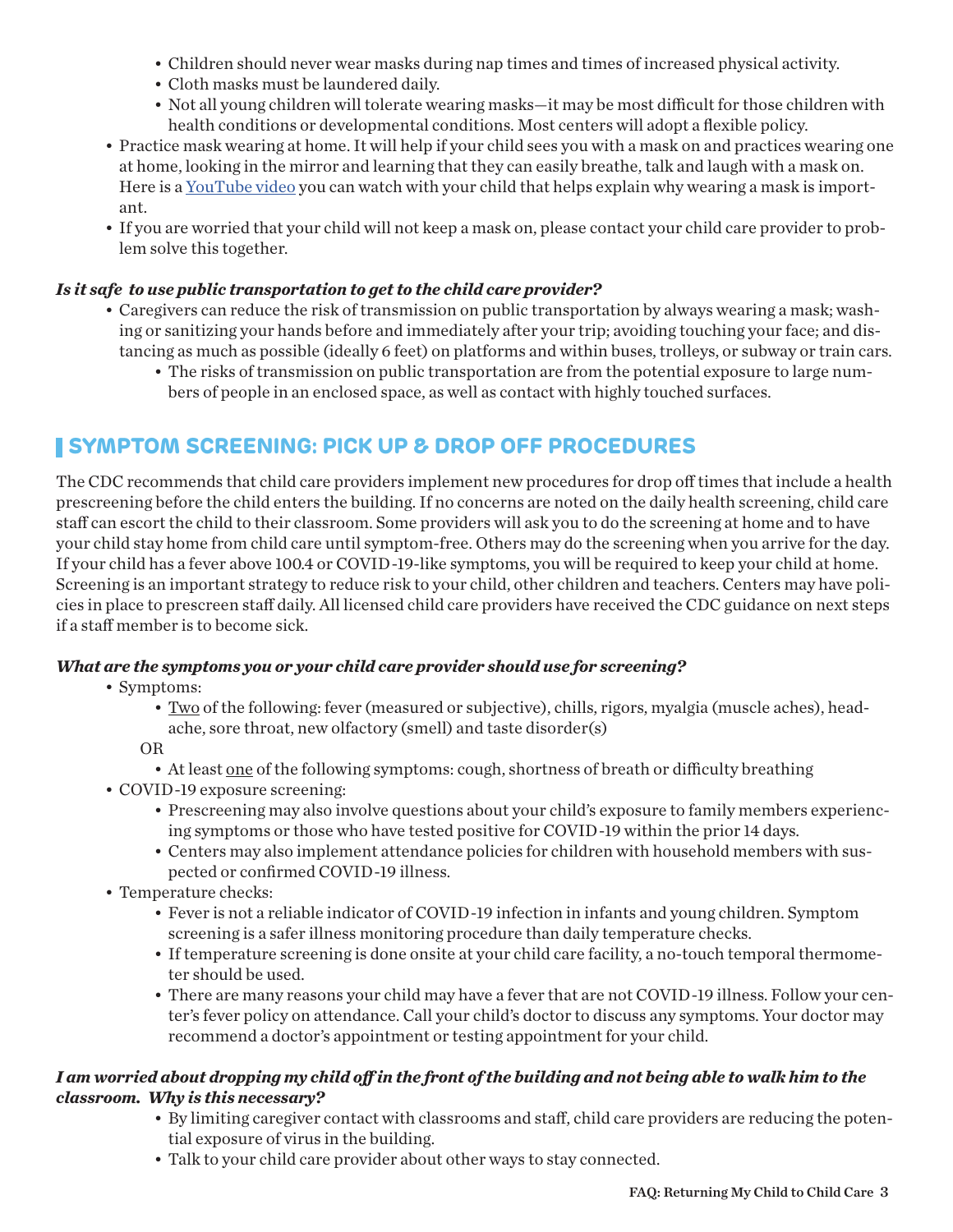# **SANITIZING/DISINFECTING PROCEDURES**

Sanitation and disinfection are essential practices for lowering risk of COVID-19 spread. Many of these practices have already been in place in child care settings and child care staff have training and experience in these procedures. During the COVID-19 pandemic, the frequency of these procedures will increase.

#### *Who is training child care providers on the recommended health and safety guidance? Will this be supported by a medical professional?*

- Child care providers have access to training on health and safety strategies from a variety of sources. The Pennsylvania Office of Child Development and Early Learning (OCDEL) has provided resources and hosted informational webinars and is offering "technical assistance" to child care centers during the reopening period.
- Currently there is no process in place to check and see how well a center is following CDC guidance. The best strategy is to talk to your child care provider and be honest about your concerns or questions.
- You can find a checklist of potential questions that you can use when speaking to a child care [here.](https://policylab.chop.edu/sites/default/files/pdf/publications/PolicyLab-Child-Care-Checklist-Parents-Guardians-Families.pdf)

#### *If staff are being asked to clean everything constantly, I have concerns that they will not properly lock up disinfectants. What is best practice to ensure supervision of children and cleaning procedures all at the same time?*

- Exposure of children to toxic products, such as cleaning supplies, is easily preventable. Ask your child care center to share their practices for the safe use and storage of cleaning products. This should include:
	- All cleaning products remaining in their original, labeled container.
	- When not in use, storing cleaning products in a locked room or cabinet, inaccessible to children.
- Cleaning products should not be used near children, and staff should ensure that there is adequate ventilation when using these products to prevent children from inhaling toxic fumes.

#### *My child has eczema and cannot wash their hand as often or their skin will crack. Hand sanitizer also dries out their skin. What options do they have, if any, that are different?*

• Hand hygiene is a key strategy for keeping children healthy. Ask your child care provider to wash your child's hands with soap instead of sanitizer and to pat them dry gently as an alternative to rubbing. Applying moisturizer or lotion after each hand washing can reduce drying. Talk to your child care provider about moisturizer and consult with your child's primary medical doctor on a strategy to keep your child healthy and reduce skin irritation.

#### *Can my child still bring items from home to child care?*

• Child care providers may ask you to limit the number of personal items brought into the center. For example, some centers may no longer allow backpacks or may limit use of stuffed animals/plush comfort toys.

### **DISTANCING & CLASSROOM ARRANGEMENTS**

#### *Will my child be asked to sit at a table all day to social distance, or will they be allowed to socialize?*

- For young children, social distancing is most important during meal times and nap times. Strategies such as positioning cribs or sleep spaces end-to-end and using clear barriers between seats at meal times can provide effective distancing.
- During playtime, young children should not be expected to sit at a table or within a designated area for long periods of time.
	- Child care providers will likely consider strategies to minimize the risks during playtime, including: hand washing, disinfecting shared objects and organizing activities that naturally distance children.
	- Young children often engage in parallel play; ensuring a sufficient number of toys for individual use during a shared activity time is a strategy for reducing close contact.
	- At a minimum, all shared toys should be wiped down at the beginning and end of the day, as well as during rest times and when visibly dirty or contaminated by respiratory secretions or saliva.

#### *If the staff have to social distance, how will they comfort my infant/toddler when they are crying?*

• Supporting and comforting infants and toddlers is of great importance in every child care setting,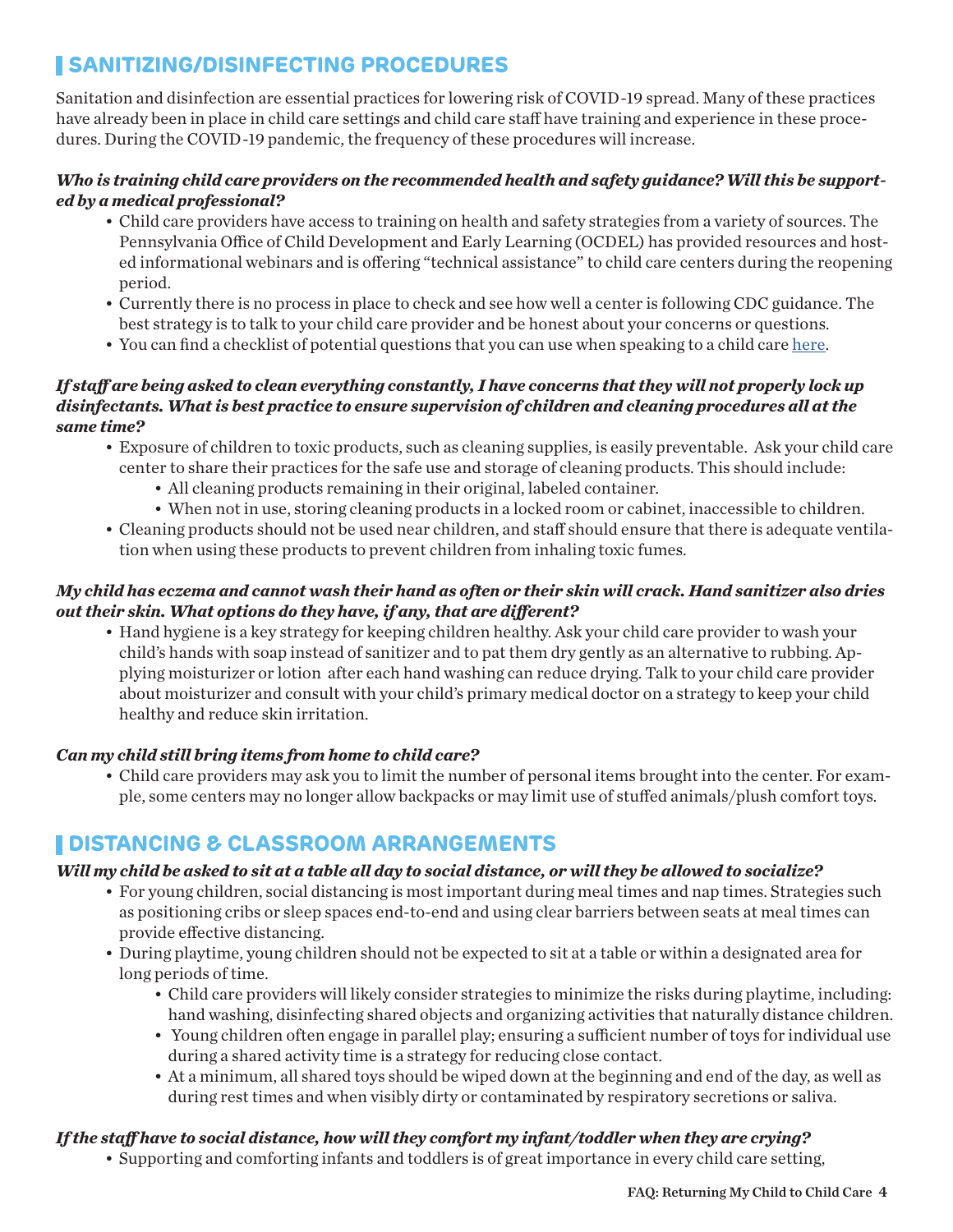- Staff can safely comfort children by engaging in frequent hand hygiene before and after holding a child (especially if a child is crying or has respiratory secretions) and wearing masks. Smocks or large shirts may be worn for additional protection.
	- Staff might also wear eye protection such as goggles or face shields, especially those who care for young infants and toddlers.

#### *Will class sizes be smaller?*

- The CDC recommends reducing the staff-child ratio as much as possible in infant and toddler classes to ensure social distancing and hand hygiene protocols can be followed given the increased exposure to bodily fluids in this age group.
- In addition to class size, the CDC and Philadelphia Department of Public Health recommend that classes include the same group of children each day, and that the same child care providers remain within the same group.
- Centers may still experience the need to use different providers in a classroom when the regular staff is out sick. All providers, even substitutes, should be screened using the standard health screening questions.
- Families should speak with their individual child care provider to understand how children will be grouped upon child care reopening.

#### *Will the kitchen staff be required to get tested for COVID-19? If my child care gets food dropped off daily to the center, is there risk that COVID-19 could travel on the meal containers into the center?*

- Meals and snacks are an important part of child care centers' daily routine and a support for children experiencing food shortages at home. Many centers provide food that is prepared by outside vendors. It is true that this method carries more risks than food provided by parents for their individual child, but risks can be reduced through safety measures.
- The use of safety protocols that include reducing the number of staff involved in the provision of meals, masking, and increasing disinfection and hand hygiene are the best strategies for all staff at the center.
- Child care centers that are using outside food suppliers should talk to the vendors about their safety practices and ask to be informed if that vendor experiences cases of COVID-19 among their workers.
- At this time, testing child care center staff, including kitchen staff, for COVID-19 is not required or recommended unless staff are symptomatic or exposed to a COVID-19 case.
	- Testing in the absence of symptoms is not recommended. Repeated testing can create unnecessary costs to centers and does not increase safety more than symptom monitoring with corresponding sick policies for teachers and children.

#### *Will my child be grouped with a child whose parent is a health care worker?*

- The CDC has not recommended segregating children based on the exposure of family members. Prescreening, distancing, hygiene, and disinfection are the primary strategies that will be used to prevent the spread of virus. These strategies, when performed early and often, have been shown to be highly effective.
	- In addition to being well-trained in hygiene and safety procedures, health care workers have access to personal protective equipment and a high level of safety protocols in hospital and medical settings to prevent infection.

# **SUPPORT SERVICES**

#### *Can Early Intervention (EI), such as speech therapists or special instructors, provide services in child care centers?*

- Pennsylvania's Office of Child Development and Early Learning (OCDEL) is recommending EI providers continue with virtual intervention or, when allowed, in a child's home or alternate location chosen by the family. This is part of the strategy of reducing exposures in the building.
- Participation in child care is beneficial to most children and EI is important to continue even if the supports are in a different location.
- Ask your EI provider to reach out to your child care provider to discuss goals, ideas for activities and approaches to support your child. A three-way call that includes you is also encouraged.
- For other support services, prescreening, masking policies and distancing protocols will reduce risk of